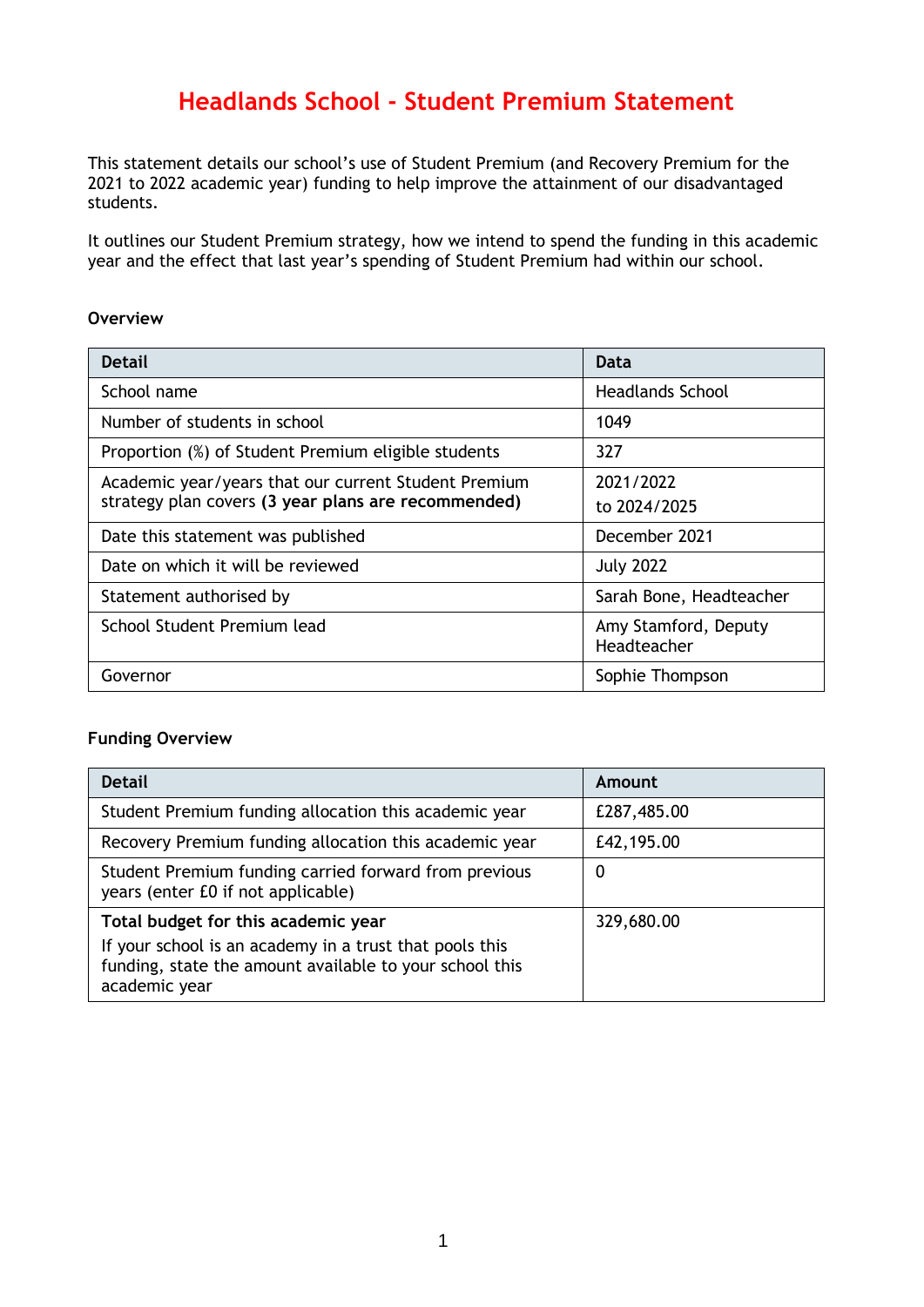### **Statement of Intent**

Our intention is that all students, irrespective of their background or the challenges they face, make *at least* **good** progress and achieve high attainment across the curriculum.

The focus of our Student Premium strategy is to support disadvantaged students to achieve that goal, including progress for those who are already high attainers. We will consider the challenges faced by vulnerable students, such as those who have a social worker and young carers. The activity we have outlined in this statement is also intended to support their needs, regardless of whether they are disadvantaged or not.

High-quality teaching is at the heart of our approach, with a focus on areas in which disadvantaged students require the most support. This is proven to have the greatest impact on closing the disadvantage attainment gap and at the same time will benefit the nondisadvantaged students in our school. Implicit in the intended outcomes detailed below, is the intention that non-disadvantaged students' attainment will be sustained and improved alongside progress for their disadvantaged peers.

Our strategy is also integral to wider school plans for education recovery, notably in its targeted support through the National Tutoring Programme for students whose education has been worst affected, including non-disadvantaged students.

Our approach will be responsive to common challenges and individual needs, rooted in robust diagnostic assessment, not assumptions about the impact of disadvantage. The approaches we have adopted complement each other to help students excel. To ensure they are effective we will:

- $\checkmark$  ensure disadvantaged students are challenged in the work that they're set
- $\checkmark$  act early to intervene at the point need is identified
- $\checkmark$  adopt a whole school approach in which all staff take responsibility for disadvantaged students' outcomes and raise expectations of what they can achieve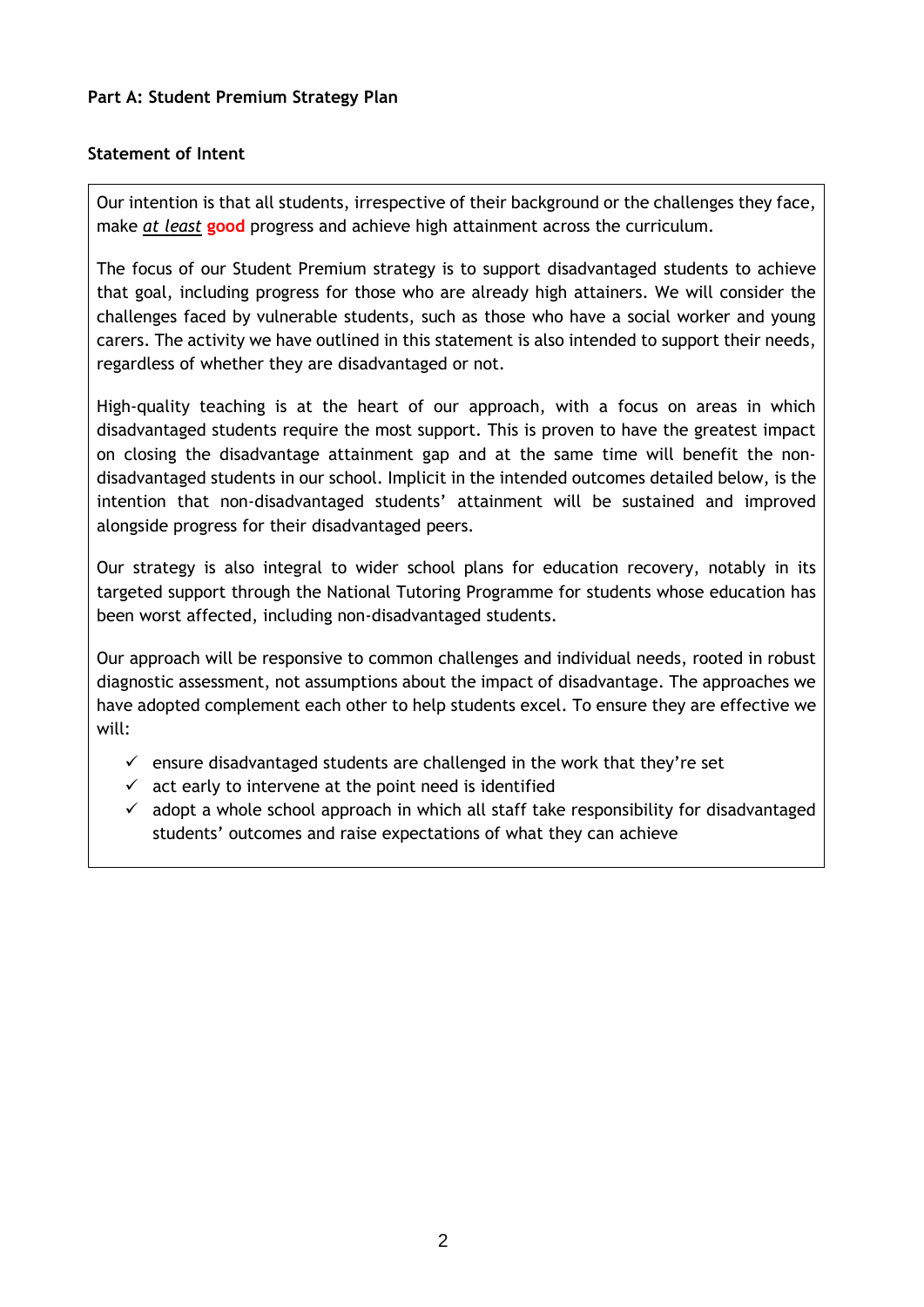## **Challenges**

Key challenges to achievement that we have identified among our disadvantaged students.

| Challenge<br>number | <b>Detail of challenge</b>                                                                                                                                                                                                                                                                                                                                                                                                                                                                                                             |
|---------------------|----------------------------------------------------------------------------------------------------------------------------------------------------------------------------------------------------------------------------------------------------------------------------------------------------------------------------------------------------------------------------------------------------------------------------------------------------------------------------------------------------------------------------------------|
| 1                   | The maths attainment of disadvantaged students is generally lower than that<br>of their peers and teacher diagnostic assessments suggest that many students<br>particularly struggle with problem solving tasks.                                                                                                                                                                                                                                                                                                                       |
|                     | Assessments on entry to year 7 in the last 5 years indicate that between 73%<br>of our disadvantaged students arrive below age-related expectations com-<br>pared to 37% of their peers. Subsequent internal and external (where availa-<br>ble) assessments show that this gap narrows during students' time at our<br>school and 50% of disadvantaged students left with a Grade 4+ in 2021                                                                                                                                          |
| $\overline{2}$      | Assessments, observations and discussion with KS3 students indicate that dis-<br>advantaged students generally have low levels of reading comprehension. This<br>impacts their progress in all subjects.                                                                                                                                                                                                                                                                                                                               |
|                     | On entry to year 7 in the last 5 years, both 53% of disadvantaged and non-<br>disadvantaged students arrive below age-related expectations. This gap re-<br>duces significantly and 83% of disadvantaged students left year 11 with a<br>Grade 4+ in 2021 in English.                                                                                                                                                                                                                                                                  |
| 3                   | Our assessments, observations and discussions with students and families sug-<br>gest that the education and wellbeing of many of our disadvantaged students<br>have been impacted by partial school closures to a greater extent than for<br>other students. These findings are backed up by several national studies.                                                                                                                                                                                                                |
|                     | This has resulted in significant knowledge gaps resulting in students falling<br>further behind age-related expectations, especially in maths.                                                                                                                                                                                                                                                                                                                                                                                         |
| 4                   | Our observations suggest many lower attaining disadvantaged students lack<br>metacognitive / self-regulation strategies when faced with challenging tasks,<br>notably in their monitoring and evaluation of their answers. This is indicated<br>across the curriculum, particularly maths where the 5+ results for disadvan-<br>taged students are not where we would like them to be.                                                                                                                                                 |
| 5                   | Our assessments (including wellbeing survey), observations and discussions<br>with students and families have identified social and emotional issues for<br>many students, such as anxiety, depression (diagnosed by medical profession-<br>als) and low self-esteem. This is partly driven by concern about catching up<br>lost learning and exams/future prospects, and the lack of enrichment oppor-<br>tunities due to the pandemic. These challenges particularly affect disadvan-<br>taged students, including their attainment. |
|                     | During the pandemic, referrals for mental health support markedly increased.<br>In year 11 40 students (31 of whom are disadvantaged) currently require ad-<br>ditional support with social and emotional needs, with 40 (31 of whom are<br>disadvantaged) currently receiving small group interventions.                                                                                                                                                                                                                              |
| 6                   | Although overall attendance in 2020/21 was lower than the preceding 2 years<br>at 93.5%, (18/19 was 94.4%) it was higher than the national average during                                                                                                                                                                                                                                                                                                                                                                              |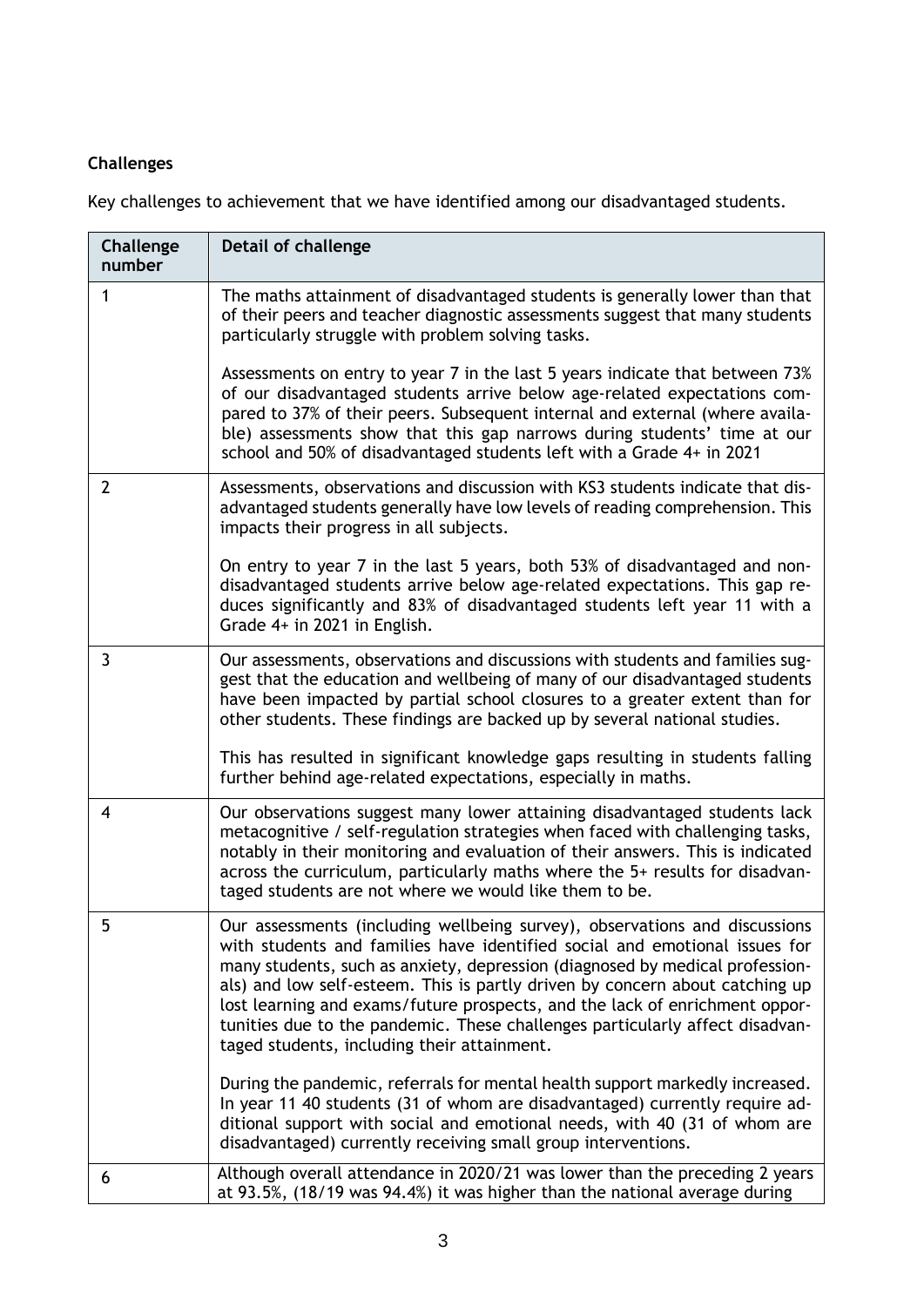| the pandemic. Absence among disadvantaged students was 4.1% higher than        |
|--------------------------------------------------------------------------------|
| their peers and persistent absence 15% higher.                                 |
| These gaps are larger than in previous years, which is why attendance is a fo- |
| cus for our current plan as per the recovery for attendance due to covid.      |
| The proportion of PP students who become PA is the main priority as in         |
| 2020/21, addressing this will also drive down absence.                         |
|                                                                                |
|                                                                                |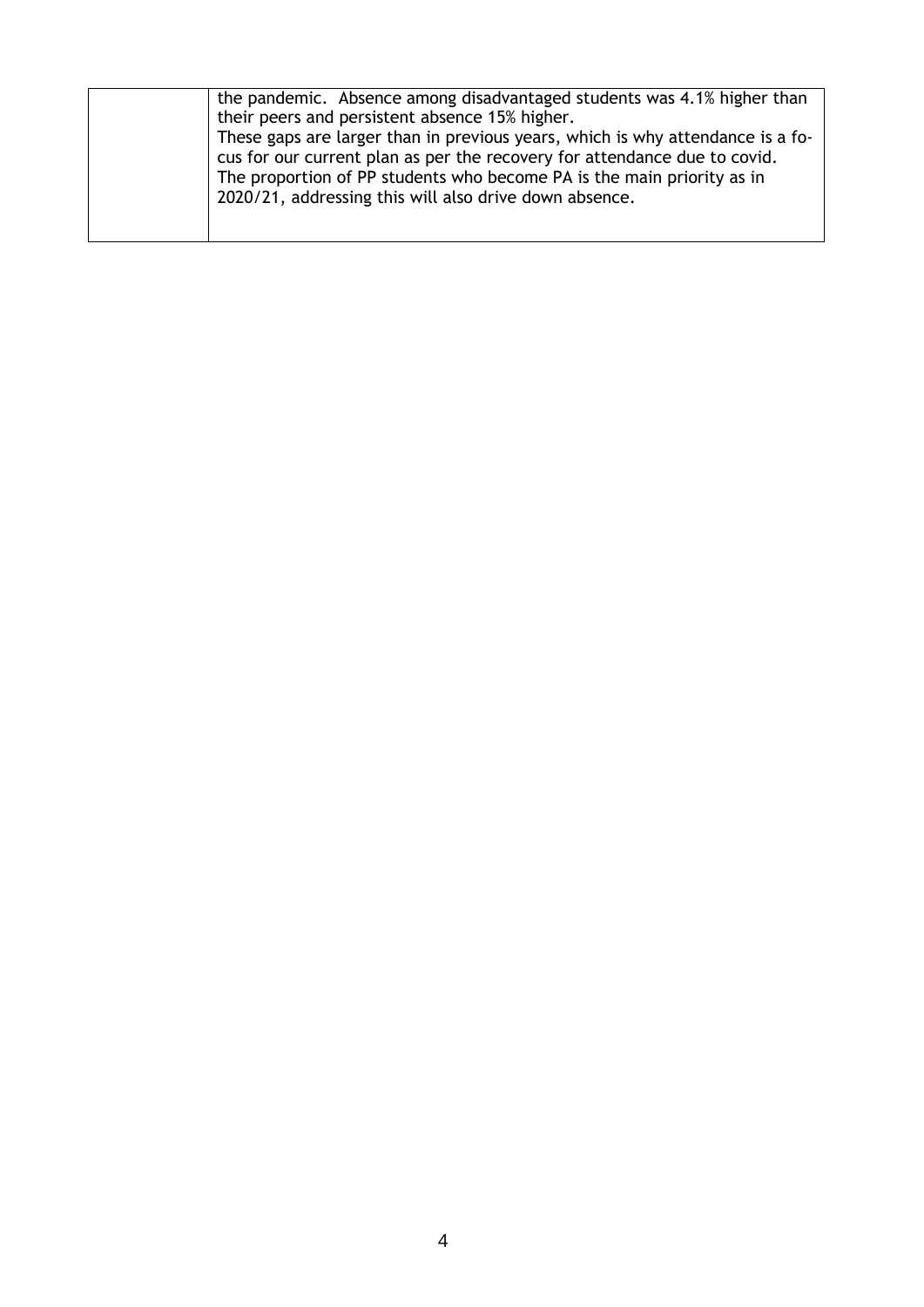### **Intended Outcomes**

This explains the outcomes we are aiming for **by the end of our current strategy plan**, and how we will measure whether they have been achieved.

| Intended outcome                                                                                                                 | Success criteria                                                                                                                                                                                                                                                                                                                                                                                                                          |
|----------------------------------------------------------------------------------------------------------------------------------|-------------------------------------------------------------------------------------------------------------------------------------------------------------------------------------------------------------------------------------------------------------------------------------------------------------------------------------------------------------------------------------------------------------------------------------------|
| Sustained<br>attainment<br>disadvantaged<br>among<br>students<br>the<br>across<br>curriculum at the end of<br>KS4.               | 2024/25 KS4 outcomes demonstrate that disadvantaged students<br>achieve:<br>an average Attainment 8 score in line with non-disadvantaged<br>students                                                                                                                                                                                                                                                                                      |
| Improved<br>reading<br>comprehension among<br>disadvantaged students<br>across KS3.                                              | Reading comprehension tests demonstrate improved comprehen-<br>sion skills among disadvantaged students and a smaller disparity<br>between the scores of disadvantaged students and their non-dis-<br>advantaged peers. Teachers should also have recognised this im-<br>provement through engagement in lessons and book scrutiny.                                                                                                       |
| Improved<br>metacognitive and self-<br>regulatory skills among<br>disadvantaged students<br>across all subjects.                 | Teacher reports and class observations suggest disadvantaged stu-<br>dents are more-able to monitor and regulate their own learning.<br>This finding it supported by homework completion rates across all<br>classes and subjects.                                                                                                                                                                                                        |
| To achieve and sustain<br>improved wellbeing for<br>all students, including<br>those<br>who<br>are<br>disadvantaged.             | Sustained high levels of wellbeing from 2024/25 demonstrated by:<br>qualitative data from student voice, student and parent sur-<br>$\bullet$<br>veys and teacher observations.<br>a significant increase in participation in enrichment activities,<br>$\bullet$<br>particularly among disadvantaged students.                                                                                                                           |
| To achieve and sustain<br>improved<br>attendance<br>students,<br>for<br>all<br>particularly<br>our<br>disadvantaged<br>students. | The overall absence rate for all students being no more than 5%,<br>and the attendance gap between disadvantaged students and<br>their non-disadvantaged peers being reduced to within 2.5%<br>The percentage of all students who are persistently absent being<br>below 15% and the figure among disadvantaged students being no<br>more than 2.5% lower than their peers.<br>National for 2018/19 5.5% and 13.7 - for PP 8.2% and 24.7% |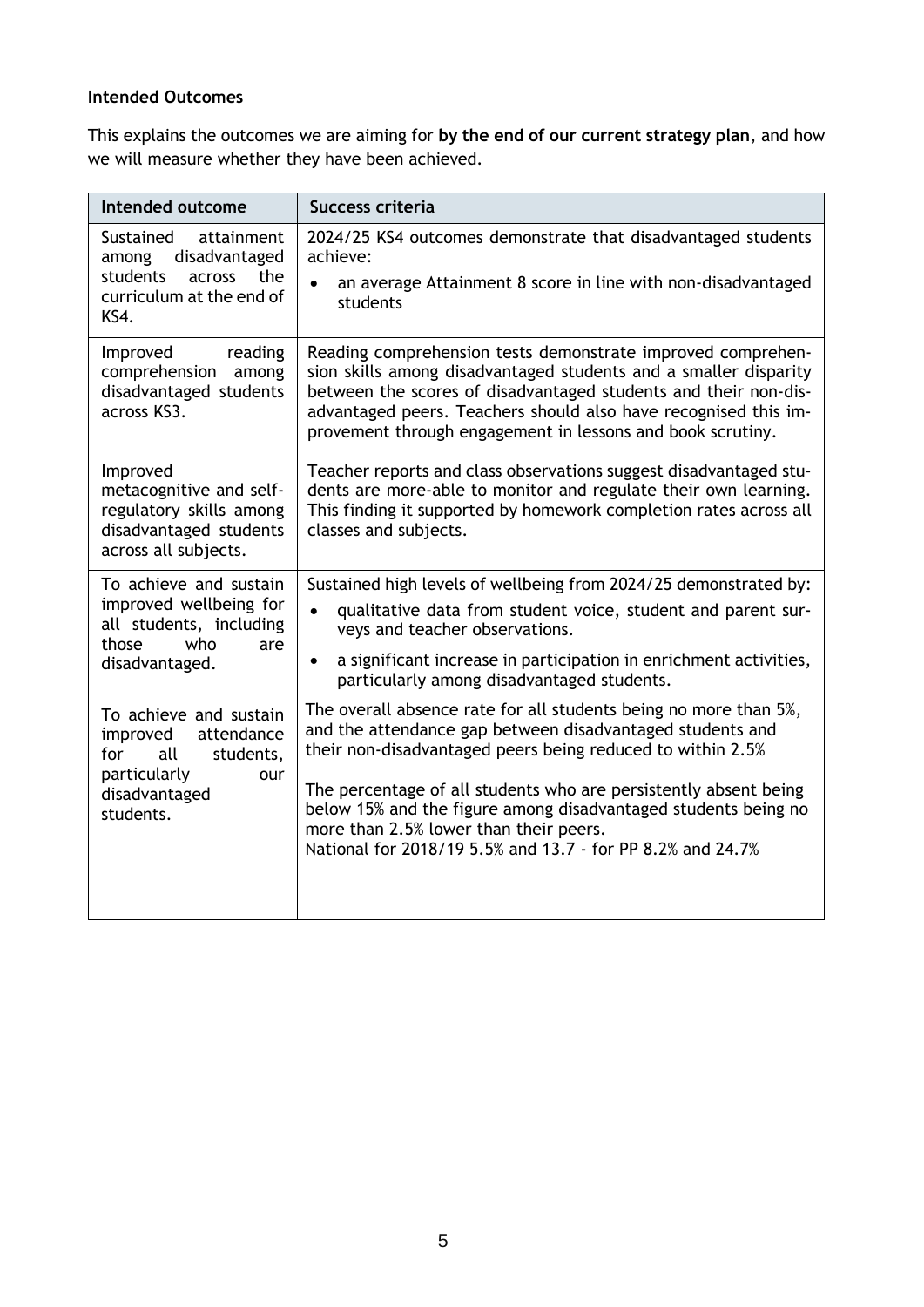### **Activity in this academic year**

This details how we intend to spend our Student Premium (and recovery premium funding) **this academic year** to address the challenges listed above.

### **Teaching (for example, CPD, recruitment and retention)**

Budgeted cost: **£160,000**

| <b>Activity</b>                                                                                                                                                                                                                                                                                                                          | Evidence that supports this approach                                                                                                                                                                                                                                                                                                                                                                                                                                                                                                                                                                                              | Challenge<br>number(s)<br>addressed |
|------------------------------------------------------------------------------------------------------------------------------------------------------------------------------------------------------------------------------------------------------------------------------------------------------------------------------------------|-----------------------------------------------------------------------------------------------------------------------------------------------------------------------------------------------------------------------------------------------------------------------------------------------------------------------------------------------------------------------------------------------------------------------------------------------------------------------------------------------------------------------------------------------------------------------------------------------------------------------------------|-------------------------------------|
| Purchase<br><b>of</b><br>standardised<br>diagnostic assessments such as<br>CATS, Boxhall profiles, revision<br>guides.<br>Training will be provided for staff<br>ensure<br>assessments<br>to<br>are<br>interpreted correctly.                                                                                                            | Standardised tests can provide reliable<br>insights into the specific strengths and<br>weaknesses of each student to help<br>receive the<br>ensure they<br>correct<br>additional<br>through<br>support<br>interventions or teacher instruction:<br>Standardised tests   Assessing and<br>Monitoring Student Progress   Education<br>Endowment Foundation   EEF                                                                                                                                                                                                                                                                    | 1, 2, 3                             |
| Continue to develop metacogni-<br>tive and self-regulation skills in<br>all students.<br>This will involve ongoing teacher<br>training and support and release<br>time.<br>(National College CPD)                                                                                                                                        | Teaching metacognitive strategies to<br>students can be an inexpensive method<br>to help students become more inde-<br>pendent learners. There is particularly<br>strong evidence that it can have a posi-<br>tive impact on maths attainment:<br>Metacognition and self-regulation<br>Toolkit Strand   Education Endowment<br>Foundation   EEF                                                                                                                                                                                                                                                                                   | $\overline{4}$                      |
| Enhancement of<br>maths<br>our<br>teaching<br>curriculum<br>and<br>planning for mastery in line with<br>DfE KS3 and EEF guidance. (WSM)<br>We will fund teacher release<br>time to embed key elements of<br>the guidance in school, and to<br>access Maths Hub resources and<br>CPD offers (including Teaching<br>for Mastery training). | The DfE non-statutory KS3 guidance has<br>been produced in conjunction with the<br>National Centre for Excellence in the<br>Teaching of Mathematics, drawing on<br>evidence-based approaches:<br><u>Teaching mathematics at key stage 3 -</u><br>GOV.UK (www.gov.uk)<br>To teach maths well, teachers need to<br>assess students' prior knowledge and<br>understanding effectively, employ ma-<br>nipulatives and representations, teach<br>problem solving strategies, and help<br>students to develop more complex men-<br>models:<br>KS2 KS3 Maths Guid-<br>tal<br>ance_2017.pdf<br>(educationendow-<br>mentfoundation.org.uk) | 1, 3, 4                             |
| Improving literacy in all subject<br>in<br>line<br>with<br>areas<br>in the EEF<br>recommendations                                                                                                                                                                                                                                        | Acquiring disciplinary literacy is key for<br>students as they learn new, more com-<br>plex concepts in each subject:                                                                                                                                                                                                                                                                                                                                                                                                                                                                                                             | $\overline{2}$                      |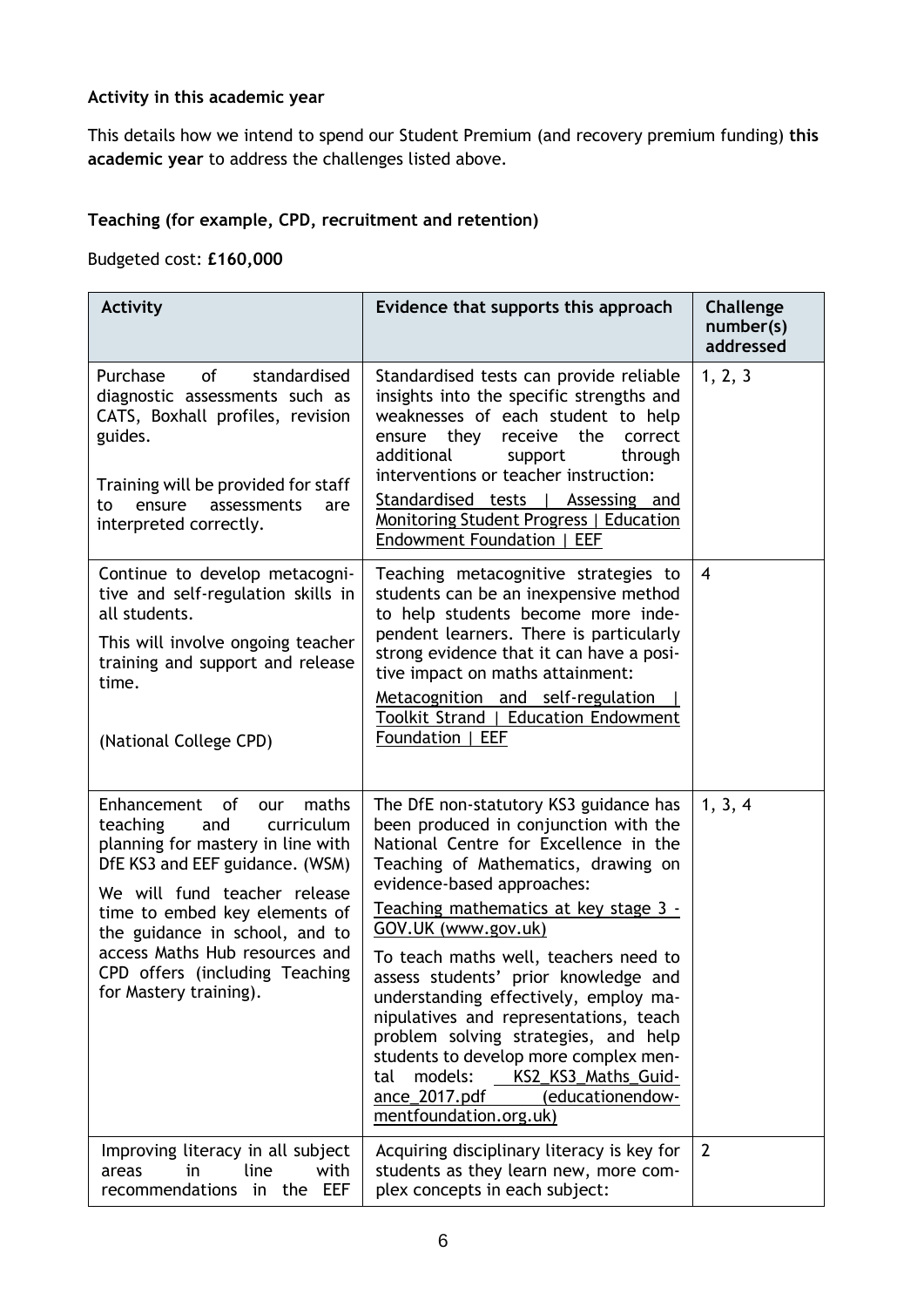| Improving Literacy in Secondary<br>Schools guidance.<br>We will fund professional<br>development focussed on each<br>teacher's subject area beginning<br>with Literacy and Forensic<br>Reading.<br>LWO Salary | Improving Literacy in Secondary Schools<br>Reading comprehension, vocabulary<br>and other literacy skills are heavily<br>linked with attainment in maths and<br>English:<br>word-gap.pdf (oup.com.cn) |  |
|---------------------------------------------------------------------------------------------------------------------------------------------------------------------------------------------------------------|-------------------------------------------------------------------------------------------------------------------------------------------------------------------------------------------------------|--|
|---------------------------------------------------------------------------------------------------------------------------------------------------------------------------------------------------------------|-------------------------------------------------------------------------------------------------------------------------------------------------------------------------------------------------------|--|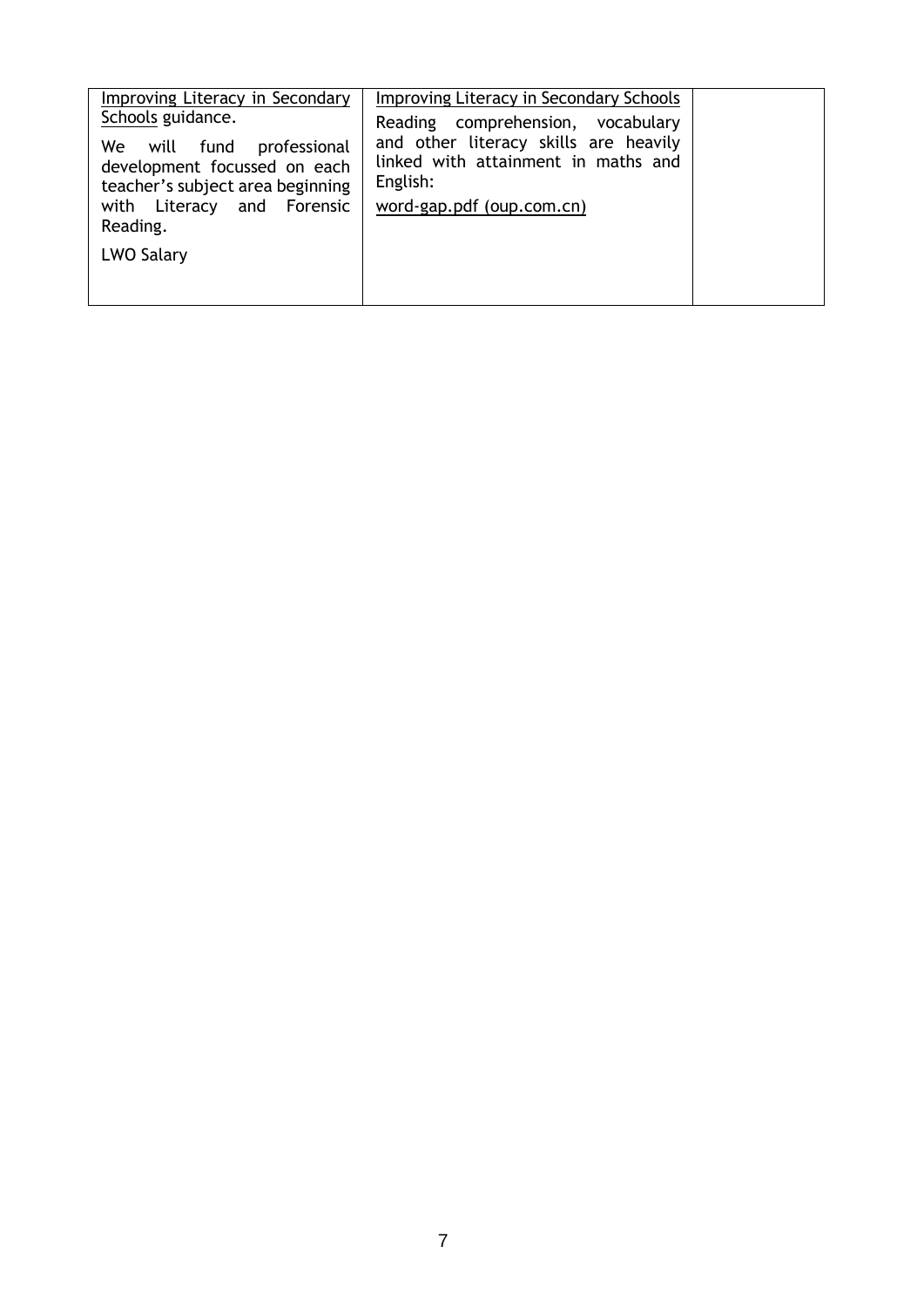## **Targeted academic support (for example, tutoring, one-to-one support structured interventions)**

Budgeted cost: **£70,000.00**

| <b>Activity</b>                                                                                                                                                                                                                                                                                                                                                             | Evidence that supports this approach                                                                                                                                                                                                                                                                                                                           | Challenge<br>number(s)<br>addressed |
|-----------------------------------------------------------------------------------------------------------------------------------------------------------------------------------------------------------------------------------------------------------------------------------------------------------------------------------------------------------------------------|----------------------------------------------------------------------------------------------------------------------------------------------------------------------------------------------------------------------------------------------------------------------------------------------------------------------------------------------------------------|-------------------------------------|
| GORSE's<br>Adopting<br>a<br>targeted forensic reading<br>and Lexia programme as a<br>reading intervention<br>for<br>disadvantaged students who<br>need additional help<br>to<br>comprehend<br>texts<br>and<br>address vocabulary gaps.                                                                                                                                      | Reading comprehension strategies can have<br>a positive impact on students' ability to un-<br>derstand a text, and this is particularly the<br>case when interventions are delivered over<br>a shorter timespan:<br>Reading comprehension strategies   Toolkit<br><b>Education Endowment Foundation</b><br>Strand  <br>EEF                                     | 2                                   |
| Engaging with the National<br>Tutoring Programme to pro-<br>vide a blend of tuition, men-<br>toring and school-led tutor-<br>ing for students whose edu-<br>cation has been most im-<br>pacted by the pandemic. A<br>significant proportion of the<br>students who receive tutor-<br>ing will be disadvantaged,<br>including those who are high<br>attainers.<br>JRu Salary | Tuition targeted at specific needs and<br>knowledge gaps can be an effective method<br>to support low attaining students or those<br>falling behind, both one-to-one:<br>One to one tuition   EEF (educationendow-<br>mentfoundation.org.uk)<br>And in small groups:<br>Small group tuition   Toolkit Strand  <br>Edu-<br>cation Endowment Foundation  <br>EEF | 1, 2, 3                             |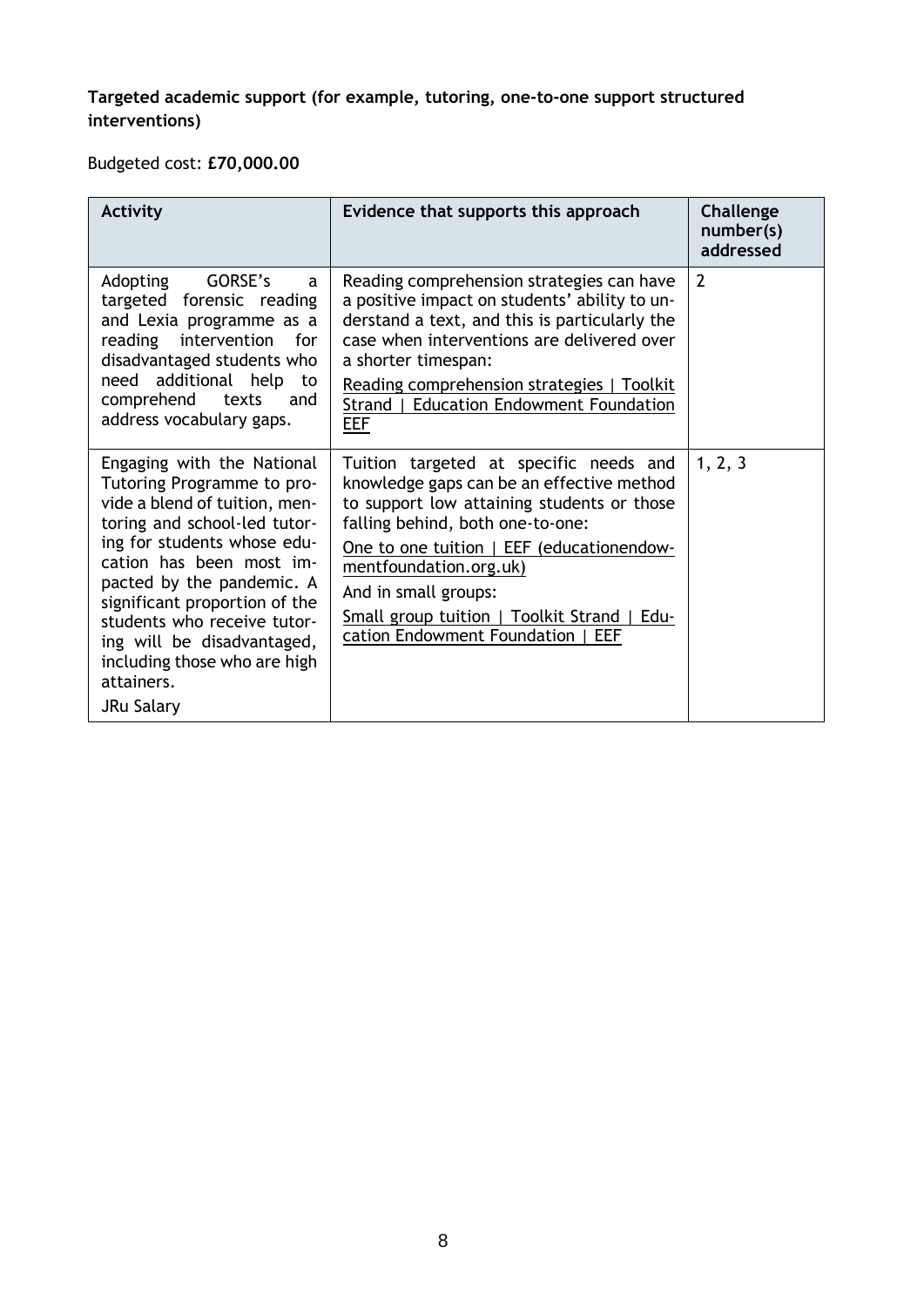# **Wider strategies (for example, related to attendance, behaviour, wellbeing)**

Budgeted cost: **£115,000**

| <b>Activity</b>                                                                                                                                                                                                                                                                                                                                                                                           | Evidence that supports this approach                                                                                                                                                                                                                                                                                                                                                                                                                                                                                                                    | Challenge<br>number(s)<br>addressed |
|-----------------------------------------------------------------------------------------------------------------------------------------------------------------------------------------------------------------------------------------------------------------------------------------------------------------------------------------------------------------------------------------------------------|---------------------------------------------------------------------------------------------------------------------------------------------------------------------------------------------------------------------------------------------------------------------------------------------------------------------------------------------------------------------------------------------------------------------------------------------------------------------------------------------------------------------------------------------------------|-------------------------------------|
| Adoption of a cognitive<br>behavioural therapy (CBT)<br>intervention for specific<br>who<br>students<br>require<br>support with regulating<br>their<br>behaviour<br>and<br>emotions. (SDO)<br>This includes training for<br>school staff, collaboration<br>with our local behaviour<br>hub and teacher release<br>time.                                                                                   | There is evidence to suggest that CBT can<br>have a high impact on risk behaviours and<br>behavioural difficulties:<br>Cognitive Behavioural Therapy - Youth En-<br>dowment Fund<br>EIF's report on adolescent mental health<br>found good evidence that CBT interventions<br>support young people's social and emotional<br>skills and can reduce symptoms of anxiety<br>and depression:<br>Adolescent mental health: A systematic re-<br>view on the effectiveness of school-based<br>interventions   Early Intervention Founda-<br>tion (eif.org.uk) | 5                                   |
| Embedding principles of<br>good practice set out in<br>DfE's Improving School<br>Attendance advice.<br>Staff will get training and<br>release time to develop<br>implement<br>and<br>new<br>procedures.<br>Attendance/support<br>officers will be appointed<br>to improve attendance.<br>School mini bus to offer<br>transport to disadvantaged<br>students<br>Minibus Driver Salary<br><b>SMA Salary</b> | The DfE guidance has been informed by en-<br>gagement with schools that have signifi-<br>cantly reduced persistent absence levels.                                                                                                                                                                                                                                                                                                                                                                                                                      | 6                                   |
| Contingency fund for acute<br>Hannaford-<br>issues- Paul<br>drug misuse.<br>Prison Me No way.                                                                                                                                                                                                                                                                                                             | Based on our experiences and those of simi-<br>lar schools to ours, we have identified a need<br>to set a small amount of funding aside to re-<br>spond quickly to needs that have not yet<br>been identified.                                                                                                                                                                                                                                                                                                                                          | All                                 |

**Total budgeted cost: £**329,680.00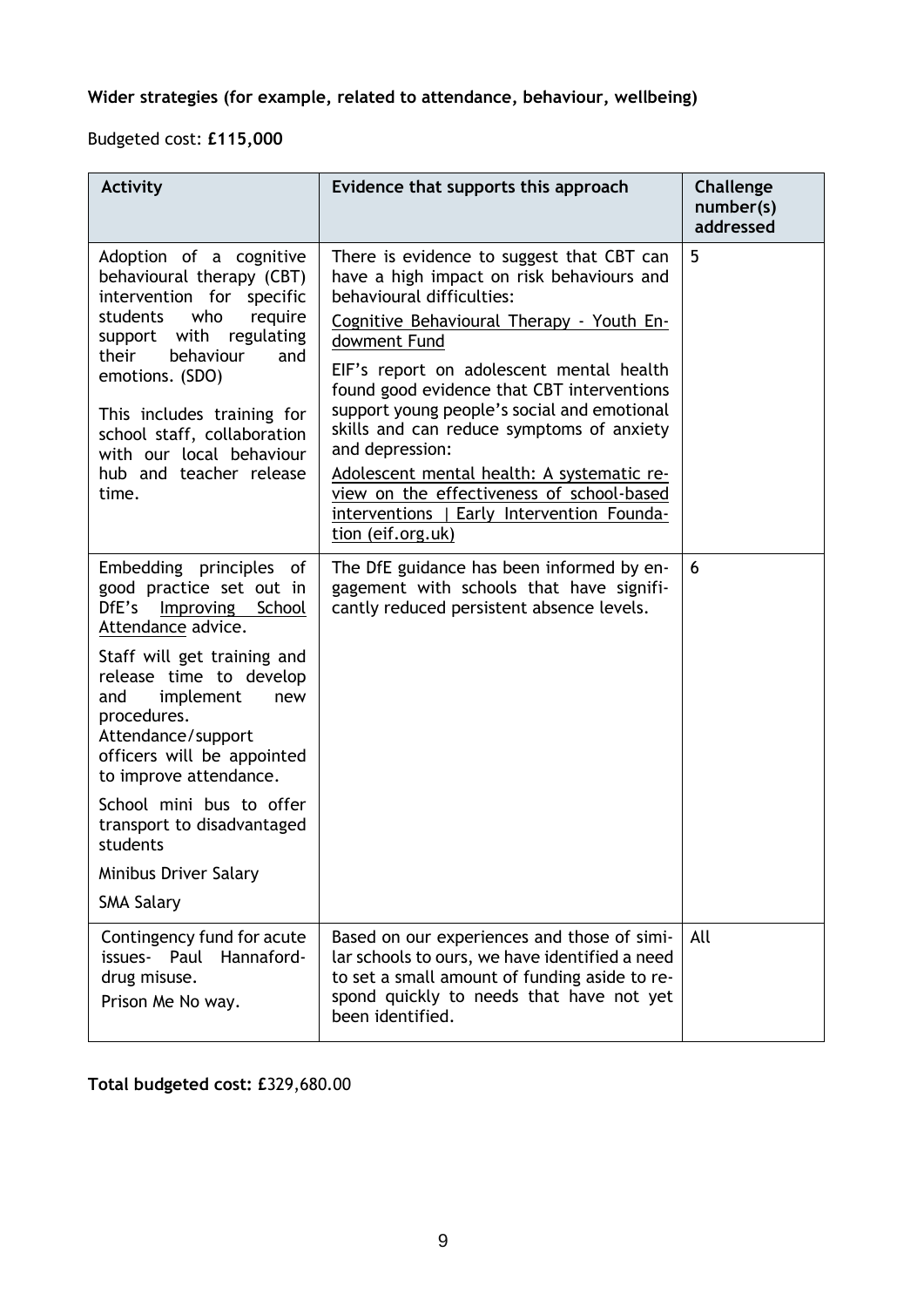### **Part B: Review of outcomes in the previous academic year**

### **Student Premium strategy outcomes**

This details the impact that our Student Premium activity had on students in the 2020 to 2021 academic year.

Our internal assessments during 2020/21 suggested that the performance of disadvantaged students was in line with Non-disadvantaged students. However, current assessment data shows that disadvantaged students are performing worse in comparison to their non- disadvantaged peers since the return from the pandemic.

Despite being on track during the first year (2018/19), the outcomes we aimed to achieve in our previous strategy by the end of 2020/21 were therefore not fully realised.

Our assessment of the reasons for these outcomes points primarily to Covid-19 impact, which disrupted all of our subject areas to varying degrees. As evidenced in schools across the country, partial closure was most detrimental to our disadvantaged students, and they were not able to benefit from our Student Premium funded improvements to teaching and targeted interventions to the degree that we intended. The impact was mitigated by our resolution to maintain a high quality curriculum, including during periods of partial closure, which was a live lesson offer which followed our well sequenced curriculum.

Our assessments demonstrated that student behaviour, wellbeing and mental health were significantly impacted last year, primarily due to COVID-19-related issues. The impact was particularly acute for disadvantaged students. We used Student Premium funding to provide wellbeing support for all students, and targeted interventions where required. We are building on that approach in our new plan.

| Programme               | Provider              |
|-------------------------|-----------------------|
| Nurture Schools         | Nurture Schools       |
| <b>Forensic Reading</b> | <b>GORSE</b>          |
| <b>Revision Guides</b>  | <b>CPG</b>            |
| Paul Hannaford          | Paul Hannaford        |
| <b>CAT Tests</b>        | <b>NFER</b>           |
| <b>SMASH</b>            | <b>NHS</b>            |
| Prison Me No Way        | No Way Trust Limited. |

### **Externally provided programmes**